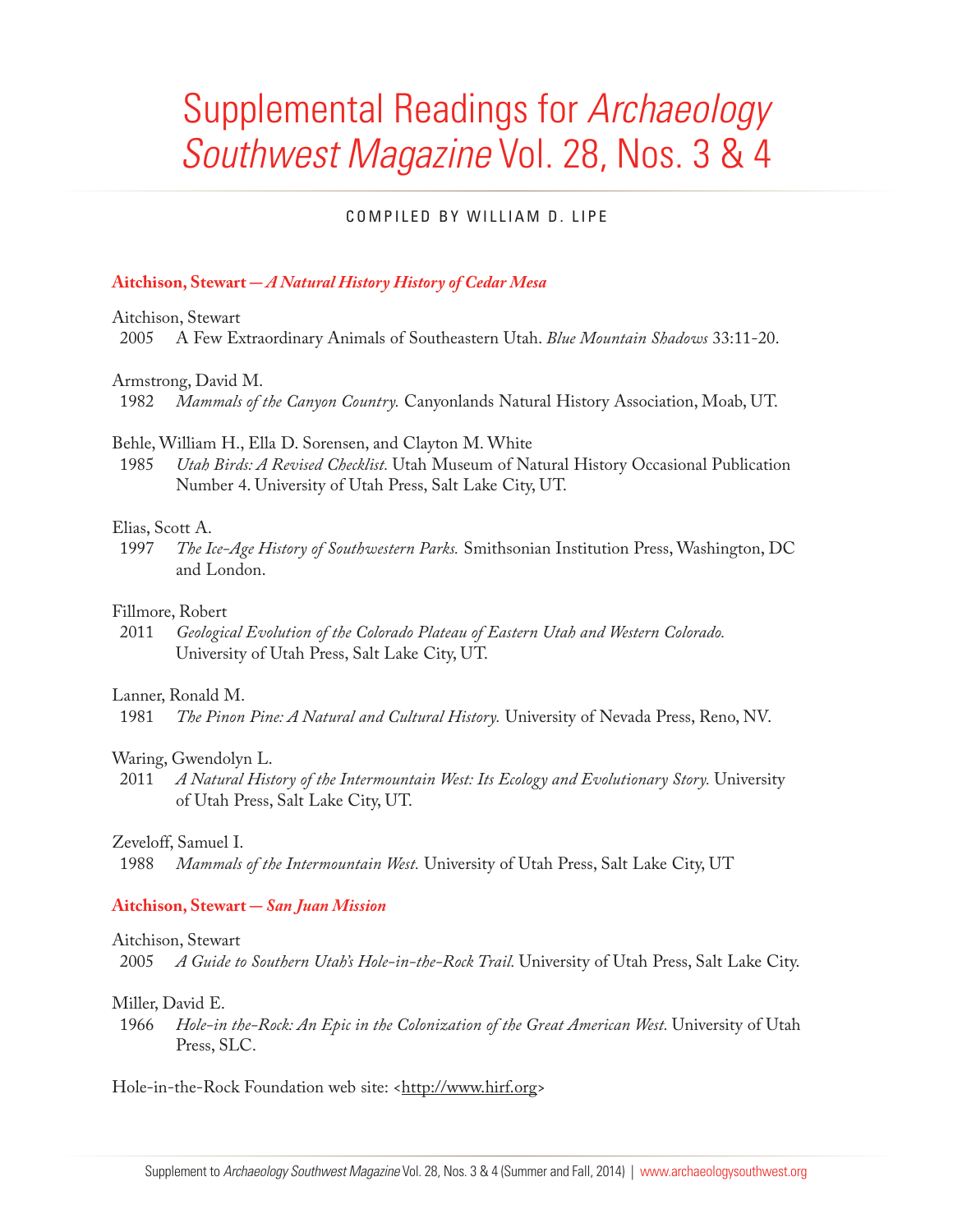# **Blackburn, Fred M. —** *Early Archaeological Expeditions in Greater Cedar Mesa*

#### Atkins, Victoria (editor)

1993 *Anasazi Basketmaker; Papers from the 1990 Wetherill-Grand Gulch Symposium,* Cultural Resource Series No. 24. Bureau of Land Management, Salt Lake City Utah. Available at http://digital.lib. usu.edu/cdm/ref/collection/Elusive/id/5810

#### Blackburn, Fred M

#### Blackburn, Fred, and Ray Williamson

1997 *Cowboys and Cave Dwellers: Basketmaker Archaeology in Utah's Grand Gulch.* School of American Research Press, Santa Fe. Available at the Utah State University Digital Library: <http://digital. lib.usu.edu/cdm/ref/collection/Elusive/id/5810>

# Blackburn, Fred M., and Victoria M. Atkins

1993 Handwriting on the Wall: Applying Inscriptions to Reconstruct Historic Archaeological Expeditions. In *Anasazi Basketmaker: Papers from the 1990 Wetherill-Grand Gulch Symposium,*  edited by Victoria Atkins, pp. 41–102. Cultural Resource Series No. 24, Bureau of Land Management, Salt Lake City, Utah.

#### Knipmeyer, James

2006 *In Search of a Lost Race: The Illustrated American Exploring Expedition of 1892.* Xlibris Corporation.

# **Cole, Sally J. —** *Petroglyphs and Paintings of Greater Cedar Mesa*

Charles, Mona C., and Sally J. Cole

2006 Chronology and Cultural Variation in Basketmaker II. *Kiva* 72(2):167–216.

# Cole, Sally J.

- 1993 Basketmaker Rock Art at the Green Mask Site, Southeastern Utah. In *Anasazi Basketmaker: Papers from the 1990 Wetherill-Grand Gulch Symposium,* edited by Victoria Atkins, pp. 193–220. Cultural Resource Series No. 24, Bureau of Land Management, Salt Lake City.
- 1994 Roots of Anasazi and Pueblo Imagery. *Kiva* 60(2):289–311.
- 2006 Imagery and Tradition: Murals of the Mesa Verde Region. In *The Mesa Verde World,* edited by David Grant Noble, pp. 93–99. School of American Research Press, Santa Fe, NM.
- 2009 *Legacy on Stone: Rock Art of the Colorado Plateau and Four Corners Region.* Johnson Books, Boulder, CO.

#### Grant, Campbell

1978 *Canyon de Chelly: The People and Rock Art.* University of Arizona Press, Tucson.

#### Schaafsma, Polly

1980 *Indian Rock Art of the Southwest.* University of New Mexico Press, Albuquerque.

<sup>2006</sup> *The Wetherills: Friends of Mesa Verde.* Durango Herald Small Press, Durango, CO.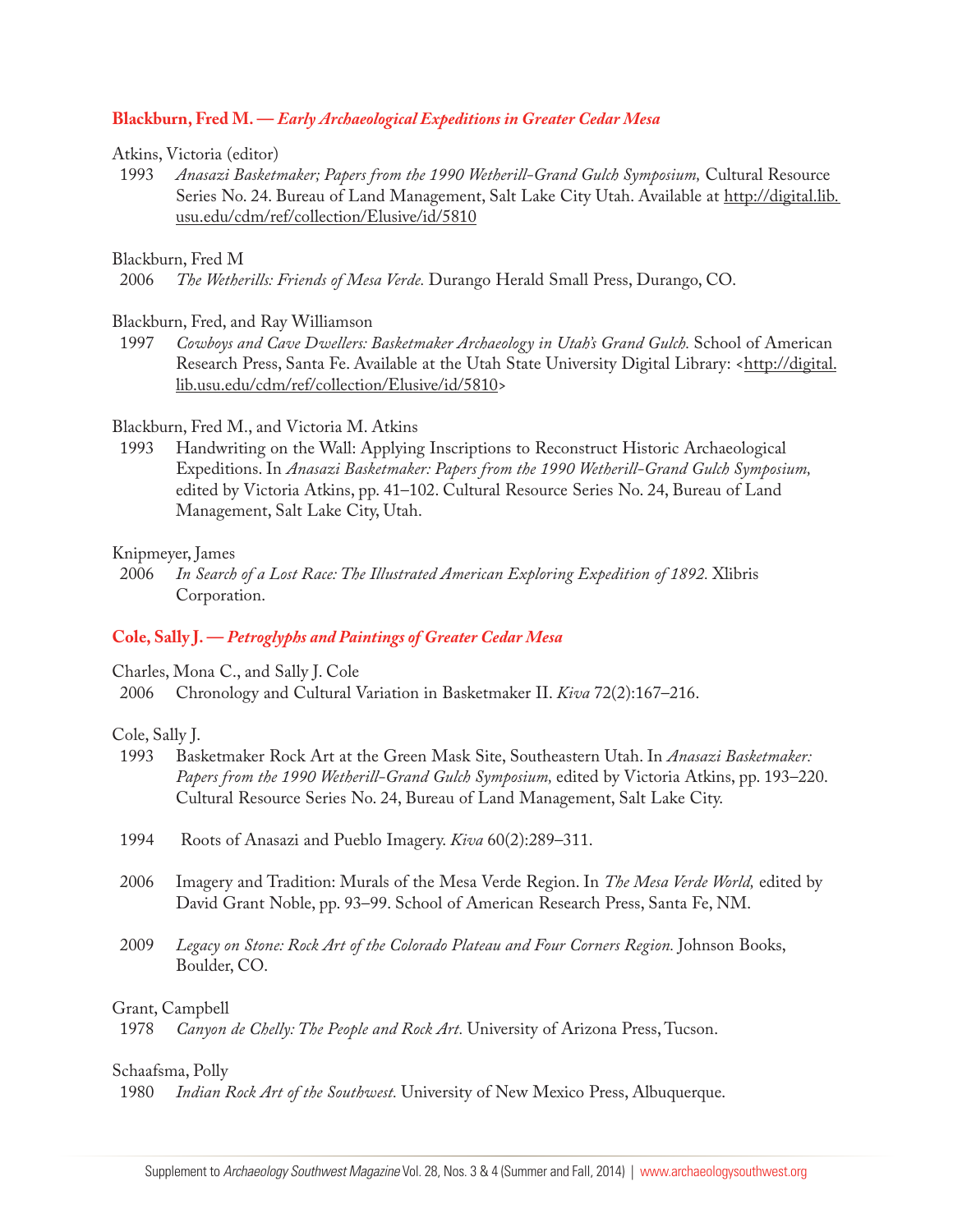# **Davis, William E. and Jonathan D. Till —** *The Lime Ridge Clovis Site*

#### Agenbroad, Larry D., and Jim I. Mead

1989 Quaternary Geochronology and Distribution of *Mammuthus* on the Colorado Plateau. *Geology* 17:861–864.

# Betancourt, Julio L., and Norma Biggar

1985 *Preliminary Assessment of Late Quaternary Vegetation and Climate of Southeastern Utah Based on Analyses of Packrat Middens.* Office of Nuclear Waste Isolation, Battelle Memorial Institute, Columbus, Ohio.

# Coats, Larry L., Jim I. Mead, and R. Scott Anderson

2003 *Late Pleistocene Life on the Colorado Plateau: Faunal and Floral Evidence from the National Parks, Arizona and Utah.* Paper presented at the Geological Society of America, Session No. 65: Paleoindian Western North America: Climate and Life at the Last Glacial Termination, Seattle.

# Davis, William E.

Davis, William E., and Gary M. Brown

1986 The Lime Ridge Clovis Site. *Current Research in the Pleistocene* 3:1–3.

# Malotki, Ekkehart, and Henry D. Wallace

2011 Columbian Mammoth Petroglyphs From the San Juan River Near Bluff, Utah, United States. *Rock Art Research* 28(2):143–152.

# Vance, Meghann M.

2011 *Stone Without Bones: Reconstructing the Lime Ridge Clovis Site.* Master's Thesis, Northern Arizona University, Flagstaff.

# **Ewing, Josh —** *Cedar Mesa's Uncertain Future*

Friends of Cedar Mesa web page: <http://www.friendsofcedarmesa.org/> (also cedarmesafriends.org)

The FCM proposal for a special protective designation for the area is at <http://www.friendsofcedarmesa. org/designation-proposal/>

National Trust for Historic Preservation National Treasures Program: "Ancestral Places of Southeast Utah." <http://www.savingplaces.org/treasures/ancestral-places-southeastutah#.U7NHhShg\_30>

Utah Dine' Bike'yah proposal for a National Conservation Area in western San Juan County, Utah: <http://utahdinebikeyah.org/>

See especially: <http://www.thisamericanland.org/news/304-navajos-in-utah-want-protectionfor-lost-ancestral-lands#.U7NOcShg\_32>

# **Hurst, Winston B. and James G. Willian —** *Younger Traces: Other Cedar Mesa Archaeologies*

# Hurst, Winston, and Jay Willian

2011 Ute and Navajo Archaeology in the Comb Ridge Area. *Blue Mountain Shadows,* Vol. 44 (Fall 2011):49–57.

<sup>1989</sup> The Lime Ridge Clovis Site. *Utah Archaeology* 2:66–76.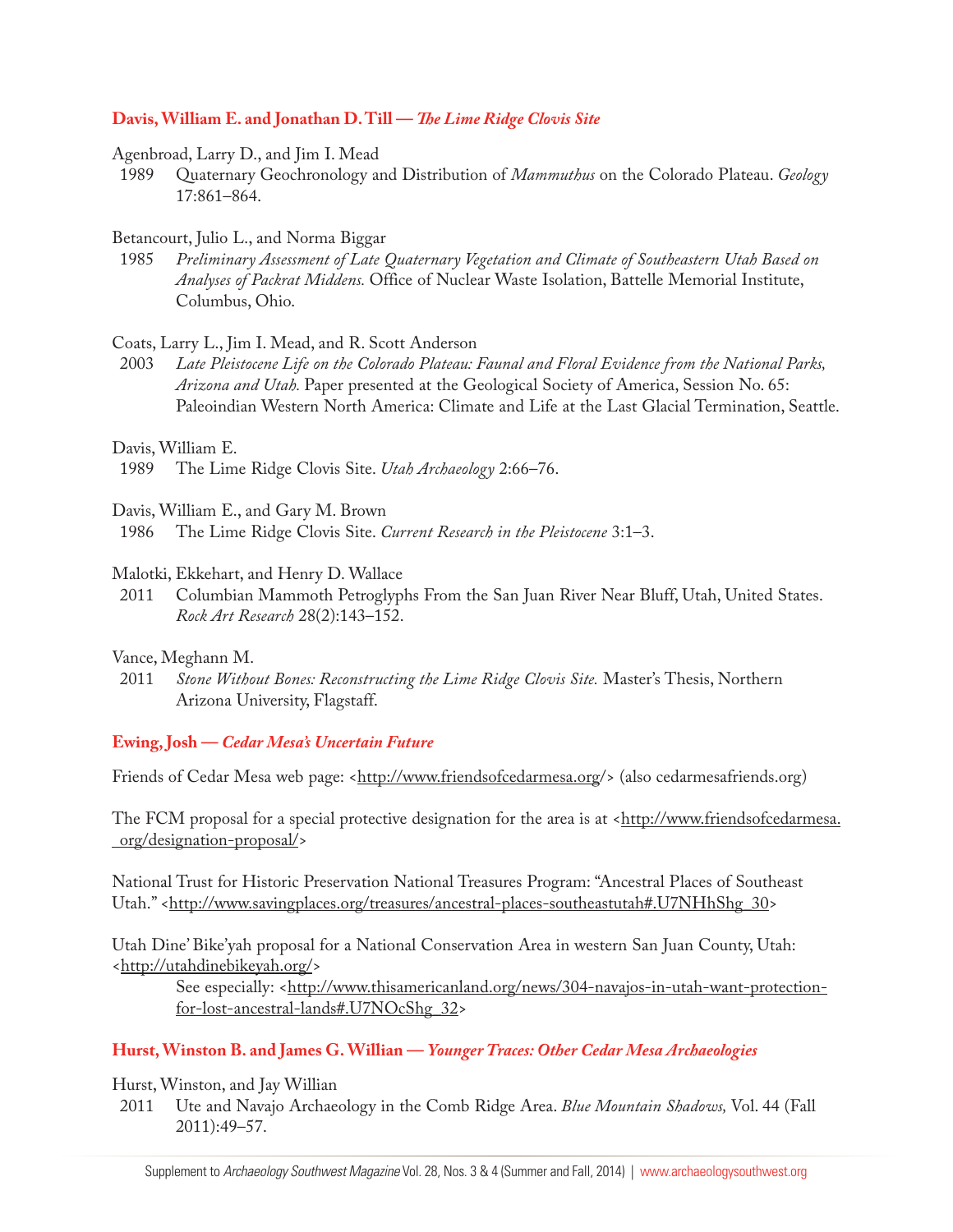McPherson, Robert S.

2011 *As If the Land Owned Us: An Ethnohistory of the White Mesa Utes.* University of Utah Press, Salt Lake City.

#### **Kemp, Brian M. and William D. Lipe —** *Ancient Turkeys*

Speller, Camilla F., Brian M. Kemp, Scott D. Wyatt, Cara Monroe, William D. Lipe, Ursula M. Arndt, and Dongya Yang

2010 Complex History for Turkey Domestication in Pre-Contact North America. P*roceedings of the National Academy of Sciences* 107(7):2807–2812.

# **Lipe, William D. —** *Tortuous and Fantastic: Cultural and Natural Wonders of Greater Cedar Mesa*   **—** *Culture History of Cedar Mesa Before 1300: Findings of the Cedar Mesa Project and Its Successors*

Cameron, Catherine M.<br>2009 Chaco and After

2009 *Chaco and After in the Northern San Juan: Excavations at the Bluff Great House.* University of Arizona Press, Tucson.

Hurst, Winston (guest editor)

- 1994 Deep History: The Archaeological Record of San Juan County's Early Inhabitants. Special issue, *Blue Mountain Shadows,* Vol. 13 (Summer 1994). San Juan County Historical Society, Blanding, Utah.
- 2011 Deep History II: San Juan County's Archaeological Record. Special issue, *Blue Mountain Shadows,* Vol. 44 (Fall 2011). San Juan County Historical Society, Blanding, Utah.

Lipe, William D.

- 1970 Anasazi Communities in the Red Rock Plateau. In *Reconstructing Prehistoric Pueblo Societies,* edited by William Longacre, pp. 84–139. University of New Mexico Press, Albuquerque.
- 1995 The Depopulation of the Northern San Juan: Conditions in the Turbulent 1200s. *Journal of Anthropological Archaeology* 14:143–169.
- 2006 Notes from the North. In *The Archaeology of Chaco Canyon, an Eleventh-Century Pueblo Regional Center,* edited by Stephen H. Lekson, pp. 261–313. School of American Research Press, Santa Fe, NM.

Matson, R.G., William D. Lipe, and William R. Haase IV

1988 Adaptational Continuities and Occupational Discontinuities: The Cedar Mesa Anasazi. *Journal of Field Archaeology* 15(3):245–264.

Noble, David Grant (editor)

2006 *The Mesa Verde World.* School of American Research Press, Santa Fe, NM.

#### Spangler, Jerry, Andrew Yentsch, and Rachelle Green

2010 *Farming and Foraging on the Southwestern Frontier: An Overview of the Archaeological and Historical Resources of the Greater Cedar Mesa Area.* Antiquities Section Selected Papers, Vol. IX, No. 18. Utah Division of State History, Salt Lake City. Available at <http://hdl.handle. net/2376/2643>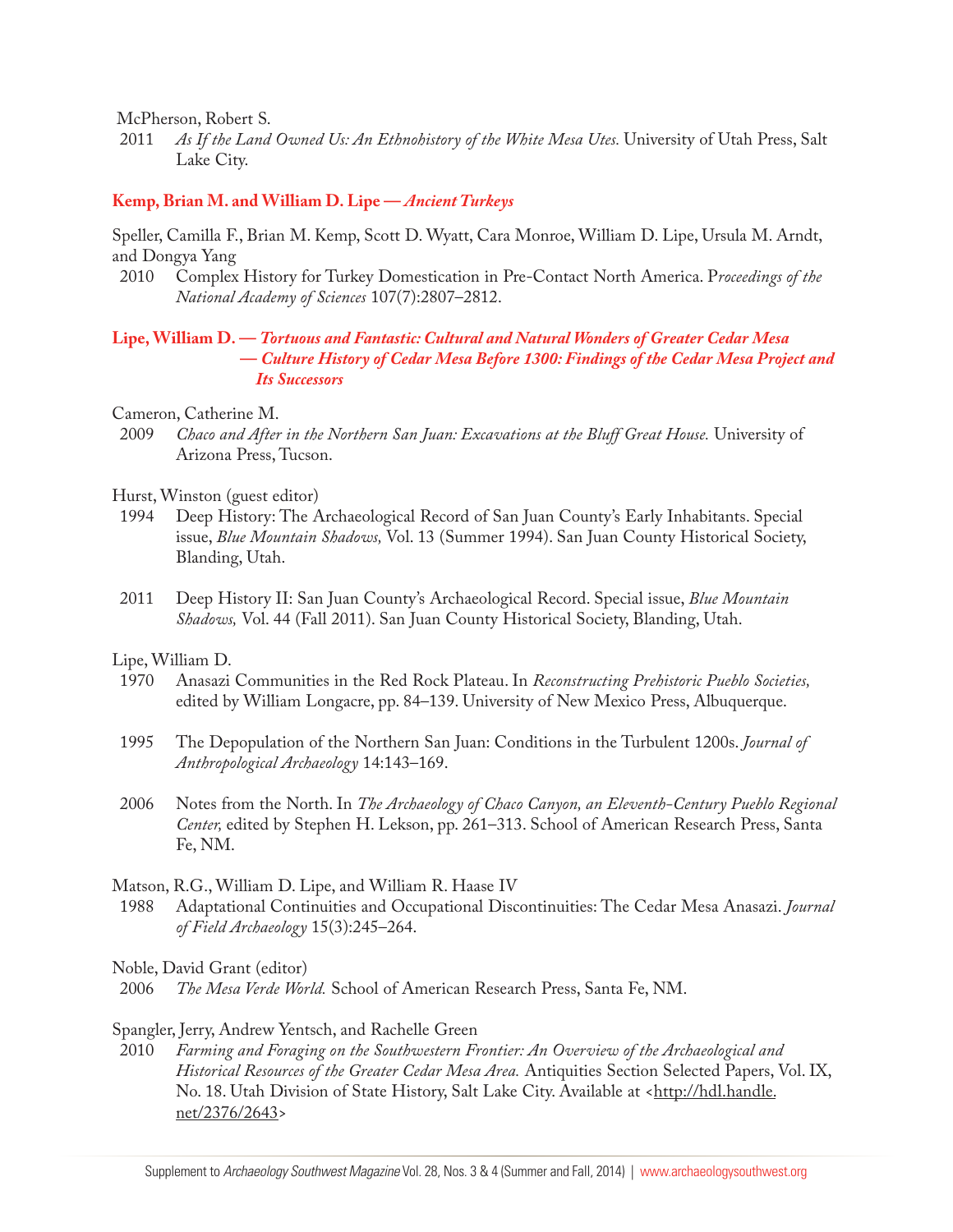Varien, Mark D., William D. Lipe, Michael A. Adler, Ian Thompson, and Bruce Bradley

1996 Southwest Colorado and Southeast Utah Settlement Patterns, A.D. 1100–1300. In *The Pueblo World: A.D. 1150–1350,* edited by Michael A. Adler, pp. 86–113. University of Arizona Press, Tucson.

Varien, Mark D., Scott G. Ortman, Timothy A. Kohler, Donna M. Glowacki, and C. David Johnson

2007 Historical Ecology in the Mesa Verde Region: Results from the Village Ecodynamics Project. *American Antiquity* 72:273–300.

Also see the archive of unpublished theses, dissertations, reports, and presentations at the Cedar Mesa Project section of the WSU Research Exchange site: <https://research.wsulibs.wsu.edu:8443/xmlui/ handle/2376/735>

# **Matson, R. G. —** *Cedar Mesa Basketmaker II: The Story Continues*

Blackburn, Fred, and Ray Williamson

1997 *Cowboys and Cave Dwellers: Basketmaker Archaeology in Utah's Grand Gulch.* School of American Research Press, Santa Fe. Available at the Utah State University Digital Library: <http://digital. lib.usu.edu/cdm/ref/collection/Elusive/id/5810>

Coltrain, Joan Brenner, and Joel C. Janetski

2013 The Stable and Radio-isotope Chemistry of Southeastern Utah Basketmaker II Burials: Dietary Analysis Using the Linear Mixing Model SISUS, Age and Sex Patterning, Geolocation and Temporal Patterning. *Journal of Archaeological Science* 40:4711–4730

Charles, Mona (editor)

- 2006 Untitled Special Issue on the Basketmaker II period. *Kiva* 72(2):147–282.
- Ellwood, Emily C., M. Paul Scott, William D. Lipe, R. G. Matson, and John G. Jones
- 2013 Stone-boiling Maize with Limestone: Experimental Results and Implications for Nutrition Among SE Utah Preceramic Groups. *Journal of Archaeological Science* 40:35–44.

# Geib, Phil

2011 *Foragers and Farmers of the Northern Kayenta Region.* University of Utah Press, Salt Lake City.

- Geib, Phil, and Winston Hurst
- 2013 Should Dates Trump Context? Evaluation of the Cave 7 Skeletal Assemblage Radiocarbon Dates. *Journal of Archaeological Science* 40(6):2754–2770.

# Hurst, Winston, Francis E. Smiley, and Michael R. Robins

2011 Early Farmers at the Earth's Backbone: Basketmaker II in the Comb Ridge Area. *Southwestern Lore* 77(2–3):89–101.

# Matson, R. G.

# Matson, R. G., and Karen Dohm (editors)

1994 Anasazi Origins: Recent Research on the Basketmaker II. Special Issue on the Basketmaker II period. *Kiva* 60(2):159–344.

<sup>1991</sup> *The Origins of Southwestern Agriculture.* University of Arizona Press, Tucson.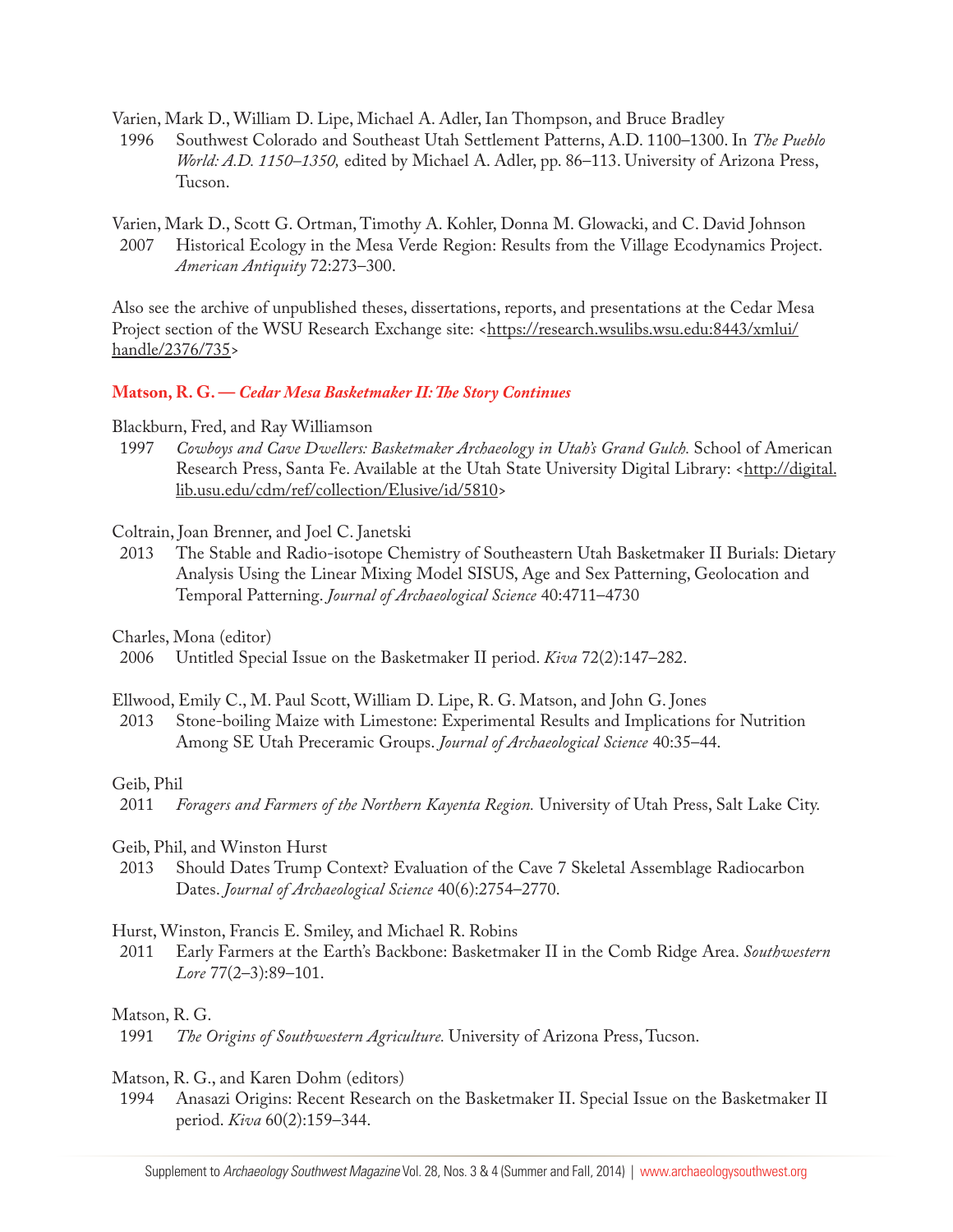Matson, R. G., and Brian Chisholm

1991 Basketmaker II Subsistence: Carbon Isotopes and Other Dietary Indicators from Cedar Mesa, Utah. *American Antiquity* 56:444–459.

Matson, R. G., William D. Lipe, and William Haase IV

- 1988 Adaptational Continuities and Occupational Discontinuities: The Cedar Mesa Anasazi. *Journal of Field Archaeology* 15:245–264.
- 1990 *Human Adaptations on Cedar Mesa, Utah.* Available at: <https://circle.ubc.ca/handle/2429/19586>

# **Native American Perspectives**

Grayeyes, Willie (Board Chairman, Utah Dine' Bike'yah) 2014 Editorial <http://utahdinebikeyah.org/269/>

Hays-Gilpin, Kelley, and Ramson Lomatewama

2013 Some Contemporary Pueblo Perspectives on Archaeology in the Pueblo World. *Kiva* 78(3):229–246.

# Naranjo, Tessie

- 1995 Thoughts on Migration by Santa Clara Pueblo. *Journal of Anthropological Archaeology* 14:247– 250.
- 2006 "We Came from the South, We Came From the North" Some Tewa Origin Stories. In *The Mesa Verde World,* edited by David Grant Noble, pp. 49–57. School of American Research Press, Santa Fe, NM.

Video "Visit with Respect" (2007)

<http://www.crowcanyon.org/videos/visit\_with\_respect/visit\_with\_respect.asp>

**Till, Jonathan D. and Winston B. Hurst —** *Monumental Landscapes on Cedar Mesa*

Allison, James R., Winston B. Hurst, Jonathan D. Till, and Donald C. Irwin.

2012 Meanwhile, In the West. In *Crucible of Pueblos: the Early Pueblo Period in the Northern Southwest,* edited by Richard H. Wilshusen, Gregson Schachner, and James R. Allison. Cotsen Institute of Archaeology Press, University of California at Los Angeles.

Hurst, Winston B., Owen Severance, and Dale Davidson

1993 Uncle Albert's Ancient Roads. *Blue Mountain Shadows* 12:2–9.

- Hurst, Winston B., and Jonathan Till
- 2006 Mesa Verdean Sacred Landscapes. In *The Mesa Verde World: Explorations in Ancestral Puebloan Archaeology,* edited by David Grant Noble, pp. 75–83. School of American Research Press, Santa Fe.
- 2009 A Brief Survey of Great Houses and Related Features in Southeastern Utah. In *Chaco and After in the Northern San Juan,* by Catherine Cameron, pp. 44–80. University of Arizona Press, Tucson.